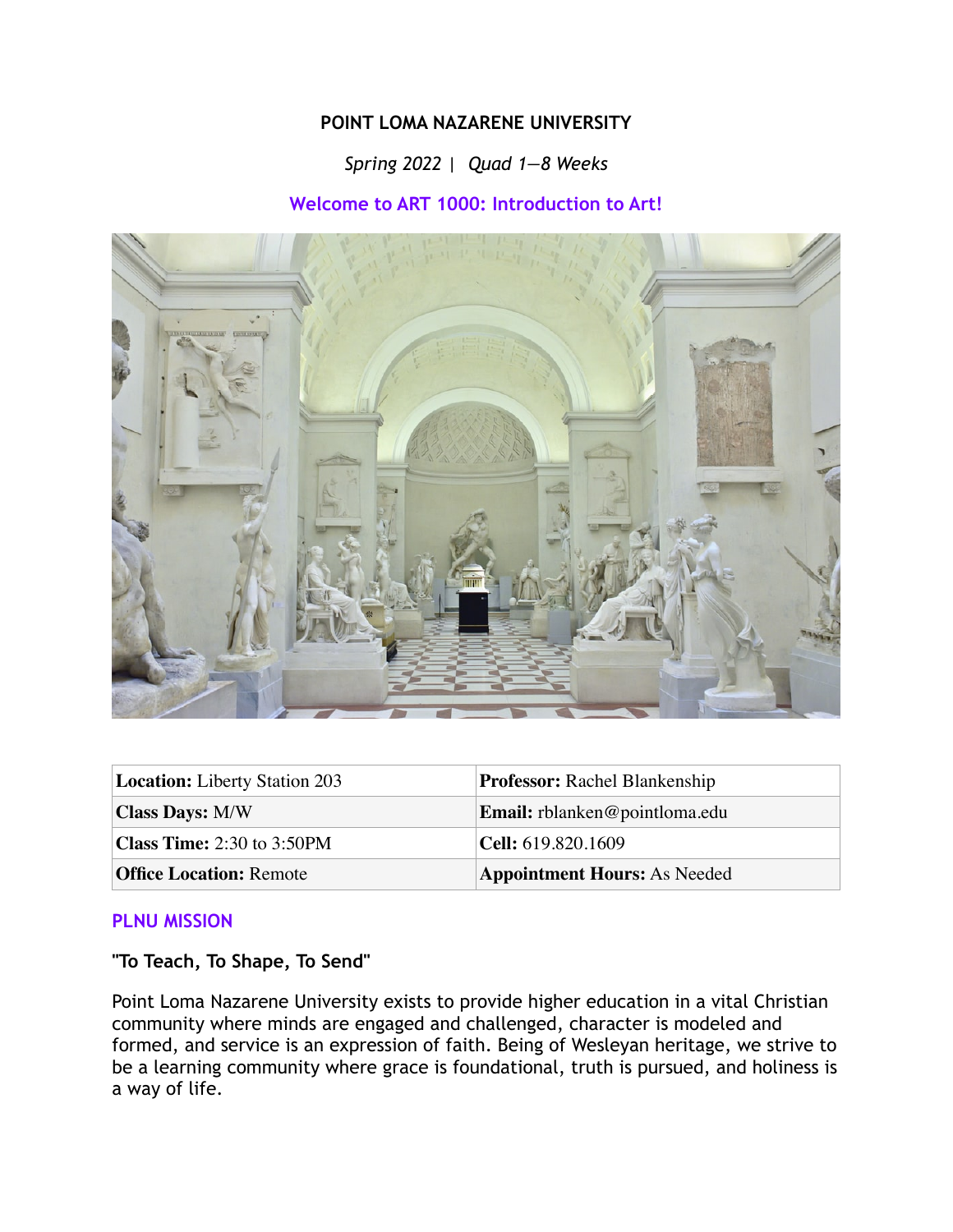## **CATALOGUE DESCRIPTION OF THE COURSE**

An introductory art orientation course dealing with the philosophy of art, language of design, aesthetics, art criticism, and a basic understanding of the Western and Non-Western artistic heritage. Offered on a QUAD basis. Fulfills the G.E. requirement for "Seeking Cultural Perspectives."

## **COULD THIS COURSE REALLY MATTER?**

- Art is part of our daily lives. We are surrounded by it in the architecture of our environments, the design of websites, the images we hang on our walls and unassuming works embedded in public places. Every day we make aesthetic choices and judgments, from getting dressed to choosing font styles and colors in our writing. *This course is designed to cultivate your visual literacy and its practical application.*
- By the end of this course, you can make informed aesthetic decisions and judgments that affect the way you live. You don't need to be an art historian or an artist to appreciate and understand art. Armed with the skills developed in this course, *you will be able to analyze any work of art and derive meaning from it*.
- True to PLNU's mission of educating the whole person, this course aims to nurture your intellectual growth as well as your spiritual growth. Together we will explore how art can connect us to the great world around us, to one another and to the majesty of God. I look forward to accompanying you on this journey, learning with and from you and witnessing your communal, intellectual and spiritual growth!

## **GENERAL COURSE LEARNING OBJECTIVES**

- Identify and discuss a variety of artistic movements and time periods (from prehistoric to modern), styles, techniques, conceptual issues and traditions related to the history of art (including Non-Western).
- Demonstrate a basic knowledge of the elements of art and principles of design.
- Think and write critically about visual art, making intelligent and informed analyses and interpretations of works of art using appropriate terminology.

## **THE NATURE OF OUR COURSE CONTENT**

The subjects and material covered in this course are presented as objectively as possible and reflect the beliefs and practices of humans over thousands of years and many, many cultures. While we may not individually or collectively endorse certain beliefs, practices or representations reflected in art, much can be gained from learning about different perspectives. This course, one of PLNU's General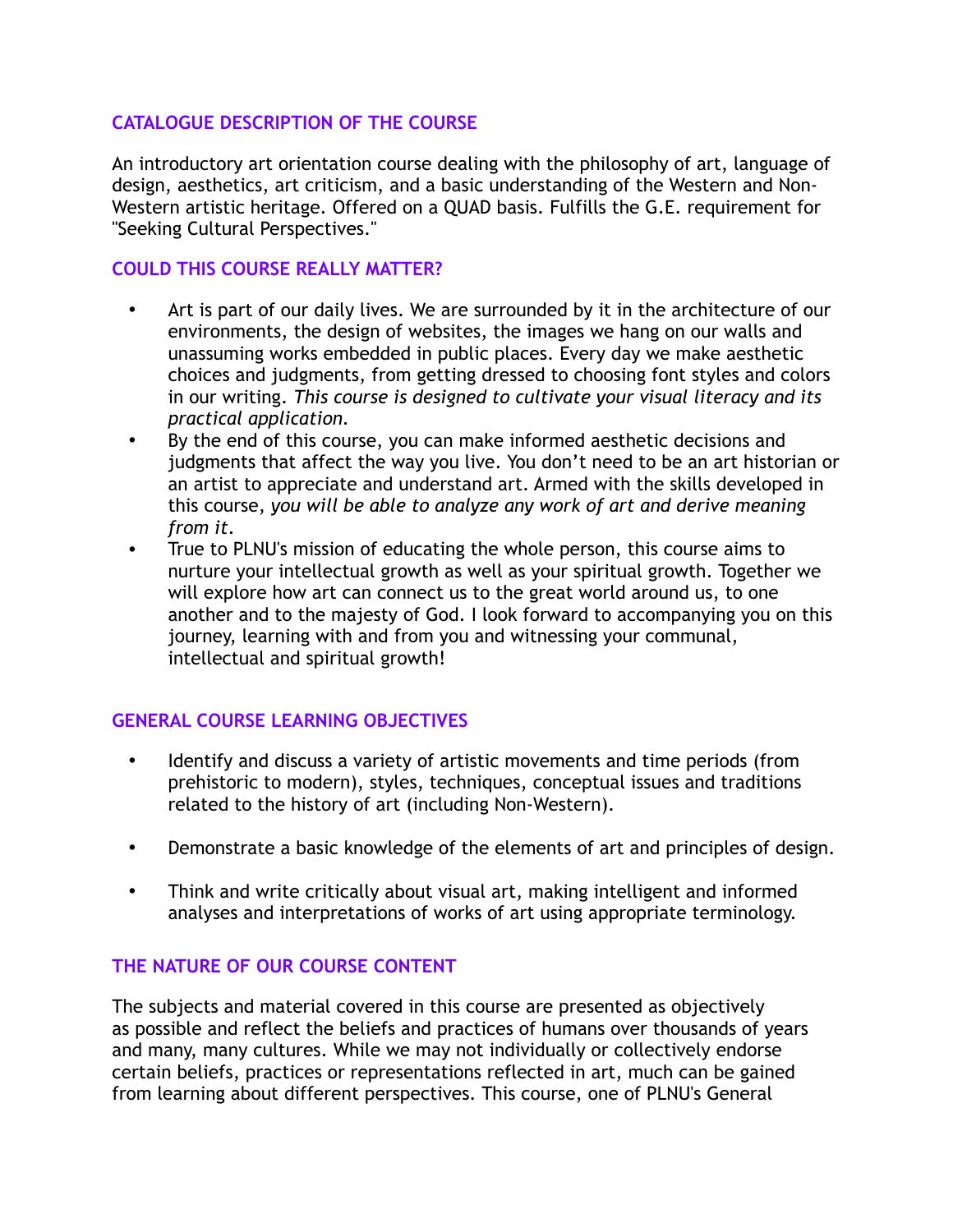Education electives for fulfilling Requirement V, Seeking Cultural Perspectives, is intended to "develop a critical appreciation of human expression" in students. *If you are concerned with a particular content area, please contact me directly and we will discuss your concerns.*

# **TEXTBOOK**

**You may purchase this book through the PLNU bookstore or online elsewhere. ISBNs vary, please just select the Third Edition.**

**• Textbook Information:** Witte, D. J., Larmann, R. M., & Shields, M. K. (2011). Gateways to Art: Understanding the Visual Arts. Thames & Hudson. Third Edition.

#### **Ebook ISBN:**

- An e-book version of this book is available through the [Publisher](https://wwnorton.com/books/9780500841150) or through [Amazon.](https://www.amazon.com/Gateways-Art-Debra-J-DeWitte-ebook-dp-B07JV8QCT3/dp/B07JV8QCT3/ref=mt_kindle?_encoding=UTF8&me=&qid=)
- Publisher ISBN: 978-0-500-84123-5
- Amazon ISBNs-ISBN-13: 978-0500841150 ISBN-10: 0500841152

## **Paperback ISBN :**

- A paperback copy is also available through the **[Publisher](https://wwnorton.com/books/9780500841150):** ISBN 978-0-500-84115-0
- A paperback copy is also available through **[Amazon](https://www.amazon.com/Gateways-Art-Third-Debra-DeWitte-dp-0500841152/dp/0500841152/ref=mt_other?_encoding=UTF8&me=&qid=):**ISBN-13: 978-0500841150 ISBN-10: 0500841152

## *You are expected to read your text as it corresponds to the course content. Reading expectations are indicated in the weekly section overviews.*

## **COURSE STRUCTURE**

The course content and assignments are structured by week. Each week number corresponds with its own module. Each week is approached thematically. **In Canvas most weeks are structured as Monday - Sunday.**

#### **ATTENDANCE**

Regular and punctual attendance at all class sessions is considered essential to optimum academic achievement. Therefore, regular attendance and participation in each course are minimal requirements. **Absences are counted from the first official meeting of the class regardless of the date of the student's enrollment. If more than 20% of the classes are reported as missed, the faculty member may initiate**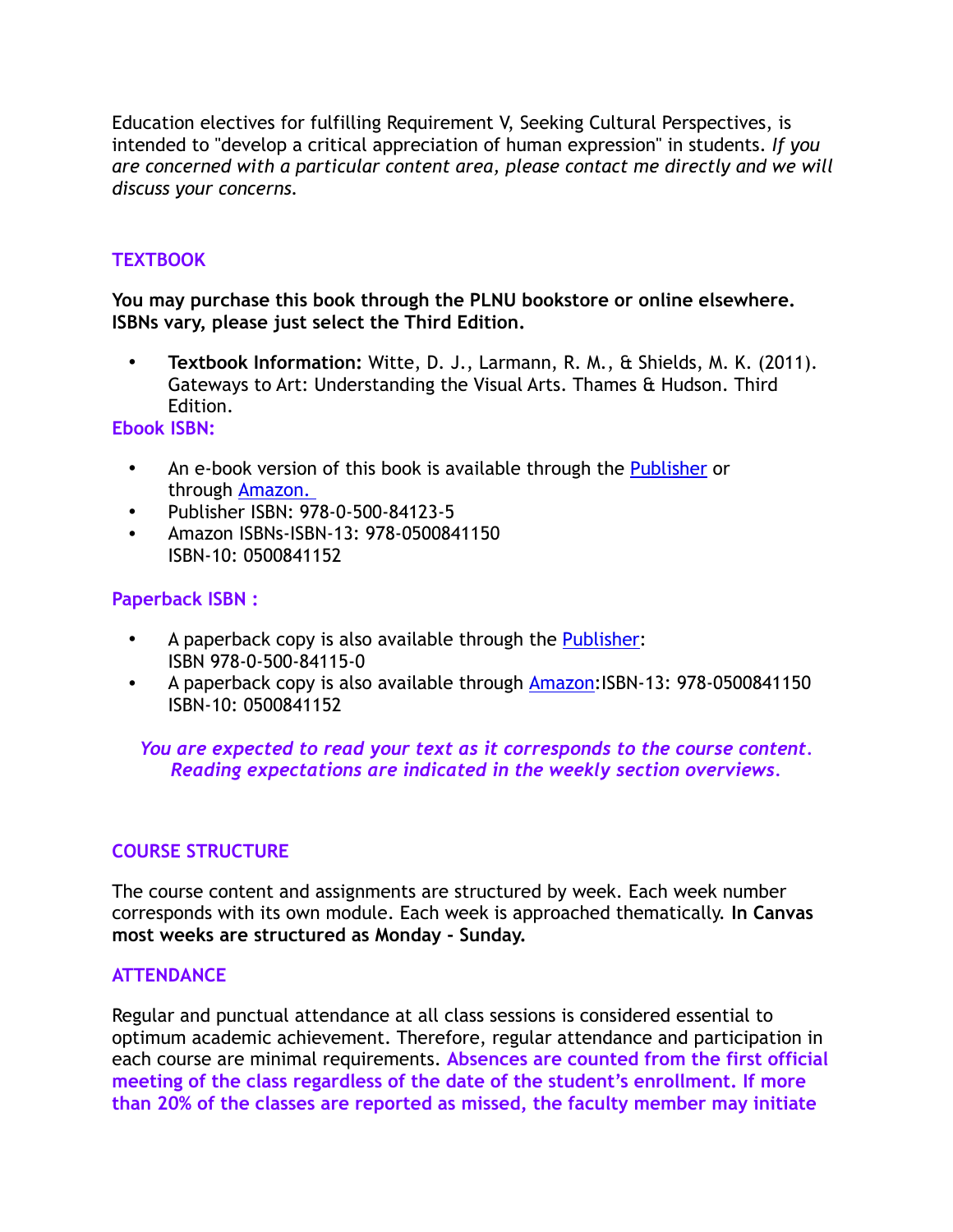**the student's de-enrollment from the course without advance notice to the student.** If the date of de-enrollment is past the last date to withdraw from a class, the student will be assigned a grade of "F" or "NC." There are no refunds for courses where a de-enrollment was processed.

A student who registers late must therefore be exceptionally careful about regular attendance during the remainder of the course. Registered students who neither attend the first class session nor inform the instructor of record of their desire to remain in the class may, at the request of the instructor, be removed from the class roster.

Exceptions to the foregoing attendance regulations due to extenuating circumstances beyond the student's control may be granted only by appeal to the Vice Provost for Academic Administration. Students should consult the syllabus of each course for specific applications of and elaborations on the above attendance policy.

#### **ZOOM PARTICIPATION**

- 1. Show up to Zoom on time.
- 2. Turn on camera and make sure your camera is turned on for the entire length of the class.
	- If you need to have camera turned off an email MUST be sent to me prior to class otherwise I will consider this an unexcused absence.
	- Excused reasons for intermittent camera being off: need to use the restroom, may need to protect roommate
- 3. Participate with professor and peers by unmuting OR using the chat.
- 4. Make sure you are in a quiet space (when possible) free of distractions.
	- Students will not get participation points if they are driving in a car, at work etc.
	- You should reserve this class time just like you would if you were face to face.
- 5. Once PLNU returns to face-to-face learning, unless you have an EAC accommodation (i.e., Isolation/Quarantine, Concussion, Remote Accommodation), you may not participate via remote learning. (This is meant to support you as faculty for the transition to in-person learning.)
- 6. Please keep in mind that PLNU's absence policy states that you may not surpass 20% of our class sessions.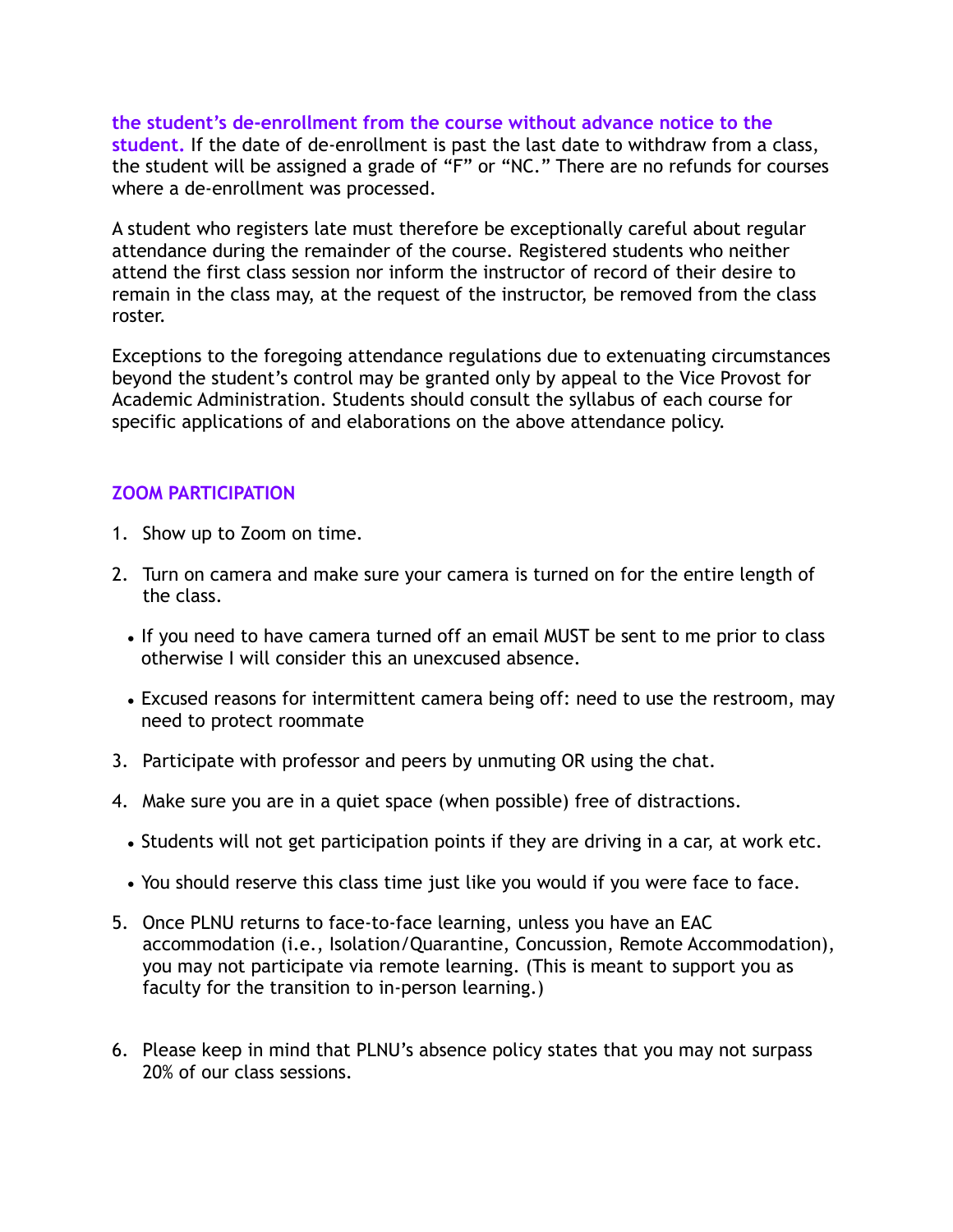#### **GRADING**

**This course includes a variety of assignments:**

- **• Formative—** meaning that you are learning material while completing the assignment. The majority of assignments in our course are formative.
- **• Summative—** these assess your ability to apply what you have learned. Several modules contains a summative assignment that allows you to apply what you have learned.
- **• Learning Styles and Media—** one of the great things about hybrid learning is the ability to use technology to cater to a variety of learning styles. This course is intended to be interactive in every aspect and the media with which you are interacting both for learning content and creating it for assignments is extremely varied. During this course, you will be able to learn content through: watching, listening, actively participating, creating, writing and much more. When possible, I have provided you with the opportunity to turn in assignments that reflect your individual style and strengths.

| <b>STANDARD GRADE SCALE</b> |                   |                 |                 |                    |
|-----------------------------|-------------------|-----------------|-----------------|--------------------|
|                             | B                 | C               | Ð               |                    |
| $A = 98-100\%$              | $B + = 88 - 89\%$ | $C_{+}=78-79\%$ | $D+ = 68-69\%$  | $F = 59\%$ & lower |
| $A = 93-97\%$               | $B = 83 - 87\%$   | $C = 73 - 77\%$ | $D = 63 - 67\%$ |                    |
| $A = 90-92\%$               | $B = 80-82\%$     | $C = 70-72\%$   | D- $=60-62\%$   |                    |

#### **The points possible for each assignment are listed in the grade book. I will follow the traditional grading scale and award final class grades as follows:**

## **EXPECTATIONS**

#### *What I hope from each student:*

- **• Time Commitment:** This course will require approximately 50-75 hours of your time over the next 8 weeks. If you do not have at least **15-17 hours per week** to devote to this course, please drop the course as soon as possible as there is a wait list of students who wish to enroll. You are expected to log into Canvas regularly to learn course material, participate in activities and discussions, to submit assignments, and to check your email daily for announcements.
- **• Reading:** You are expected to read your text as it corresponds to the course content. Please come to class having prepared for the week's theme. Given the short nature of our class, reading must be done on your own.
- **• Group Discussions:** In order to build a sense of community and to provide you with the opportunity to learn from one another, there are several discussions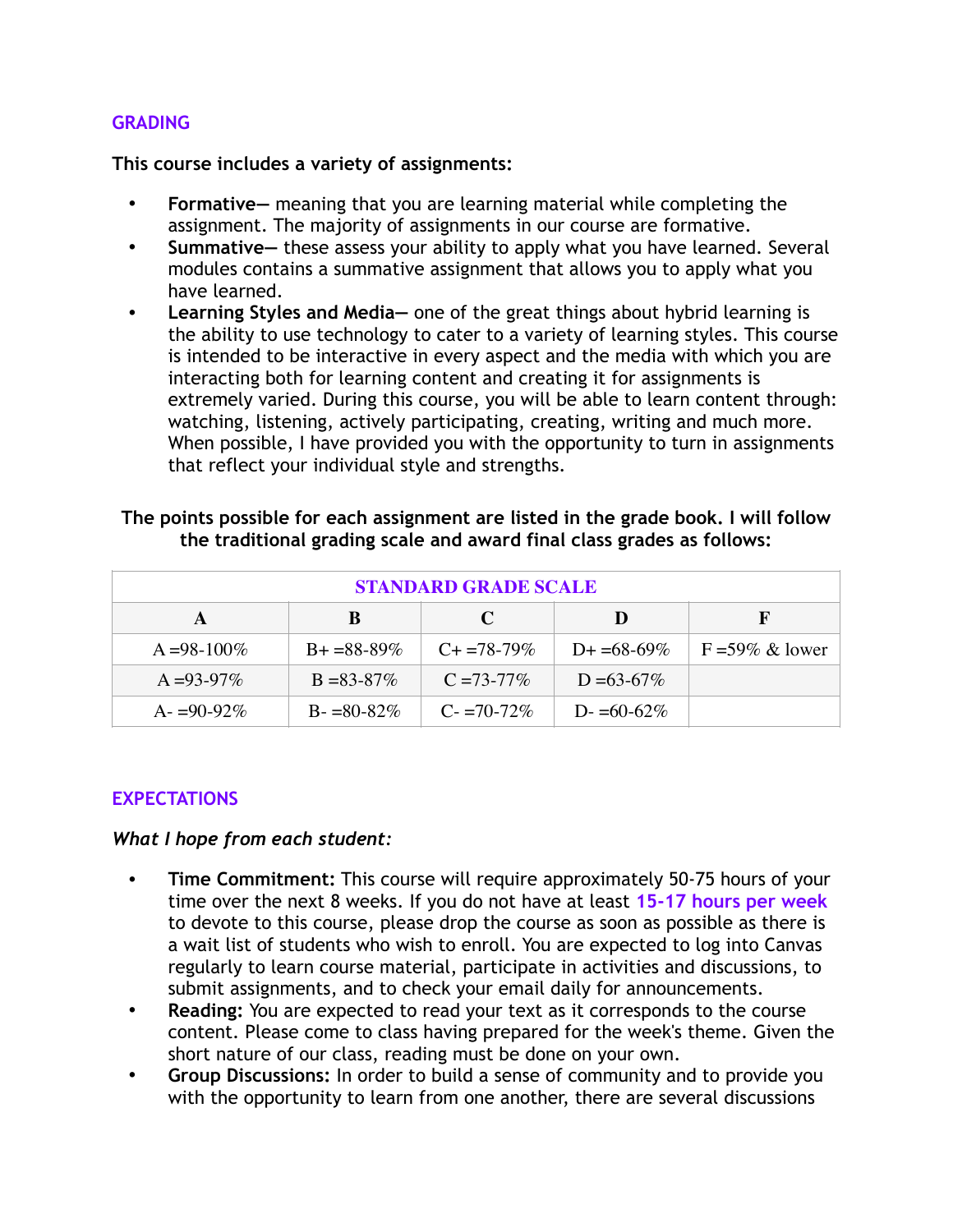included in our course--both online & F2F. Please be respectful of one another's ideas and at the same time, challenge one another to grow intellectually.

- **• Museum/Gallery Field Trips:** By the first day of class you will be provided with the dates, locations & cost (typically \$8 or less) for visiting a few museums or gallery spaces. Please plan accordingly.
- **• Museum Artwork Critique:** Due in Week 6, an important assignment for this course requires that you visit an art museum or gallery **in person**, or find a mural/street art installation and write a critique based on a work. Please plan accordingly & review the rubric closely (see below).
- **• Final Exam:** Your final exam will be administered in person via Canvas + Honorlock on the last day of class. Please bring your laptop. Any EAC accommodations should be provided in advance.

# **MUSEUM ARTWORK CRITIQUE RUBRIC: [CLICK HERE TO DOWNLOAD](https://drive.google.com/file/d/1zNppzq6g0DmeH0kfomhlf5FFkXsuvrD9/view?usp=sharing)**

## *What you can expect from me:*

- You can expect me to work hard to facilitate your learning, be available to help you individually on an as-needed basis & to be dedicated to your success.
- I will regularly post Canvas announcements for our class and will answer questions concerning assignments and course content.
- I will make best efforts to respond to your inquiries within 24 hours, M-F. Please be patient and know that I am responding to lots of students.
- You are more than welcome to schedule an online or F2F meeting with me for any concerns or help you may need along the way.

# **LATE WORK**

- Given the nature of our course (*this is a very dense & quick 8-weeks!*) it is **essential** that you stay on top of your course work. I do understand that life can be complicated and that there are unpleasant surprises.
- For any Canvas complications, I ask that you screenshot the issue & email me on the spot.
- A*ny work that is otherwise turned in late will automatically receive a penalty grade of -10% per day that it is late*.
- Work that is *more than 3 days late will not be accepted*.
- Your *final exam will not be accepted if it is late at all*.

If there are extenuating circumstances that prevent you from turning in your work on time, we can discuss your situation individually and you will be required to provide me with proper documentation, at my discretion, in order for the work to be accepted. An example of a valid excuse is your hospitalization. An example of an invalid excuse is that you had to work late or that your plane was delayed. Plan in advance so that you are not trying to submit work at the 11th hour when technical problems seem to inevitably arise.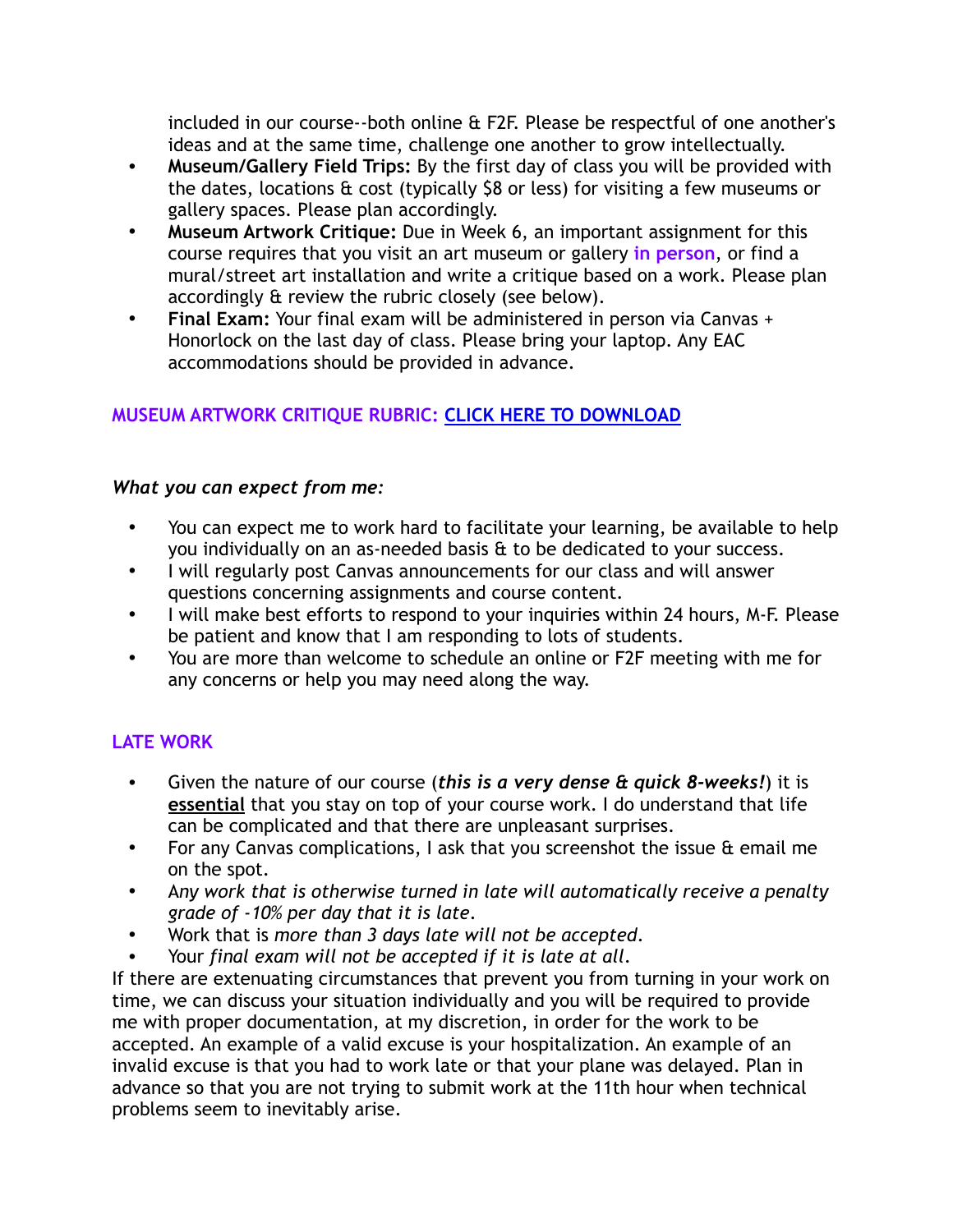### **COURSE POLICIES**

## **STATE AUTHORIZATION (if applicable)**

State authorization is a formal determination by a state that Point Loma Nazarene University is approved to conduct activities regulated by that state. In certain states outside California, Point Loma Nazarene University is not authorized to enroll online (distance education) students. If a student moves to another state after admission to the program and/or enrollment in an online course, continuation within the program and/or course will depend on whether Point Loma Nazarene University is authorized to offer distance education courses in that state. It is the student's responsibility to notify the institution of any change in his or her physical location. Refer to the map on State Authorization to view which states allow online (distance education) outside of California.

#### **INCOMPLETE AND LATE ASSIGNMENTS**

All assignments are to be submitted/turned in by the deadlines provided & posted in Canvas. Incomplete work will only be assigned in extremely unusual circumstances.

## **PLNU COPYRIGHT POLICY**

Point Loma Nazarene University, as a non-profit educational institution, is entitled by law to use materials protected by the US Copyright Act for classroom education. Any use of those materials outside the class may violate the law.

#### **PLNU ACADEMIC HONESTY POLICY**

Students should demonstrate academic honesty by doing original work and by giving appropriate credit to the ideas of others. Academic dishonesty is the act of presenting information, ideas, and/or concepts as one's own when in reality they are the results of another person's creativity and effort. A faculty member who believes a situation involving academic dishonesty has been detected may assign a failing grade for that assignment or examination, or, depending on the seriousness of the offense, for the course. Faculty should follow and students may appeal using the procedure in the university Catalog. See Academic Policies for definitions of kinds of academic dishonesty and for further policy information.

## **PLNU ACADEMIC ACCOMMODATIONS POLICY**

PLNU is committed to providing equal opportunity for participation in all its programs, services, and activities. Students with disabilities may request course-related accommodations by contacting the Educational Access Center (EAC), located in the Bond Academic Center (EAC@pointloma.edu or 619-849-2486). Once a student's eligibility for an accommodation has been determined, the EAC will issue an academic accommodation plan ("AP") to all faculty who teach courses in which the student is enrolled each semester. PLNU highly recommends that students speak with their